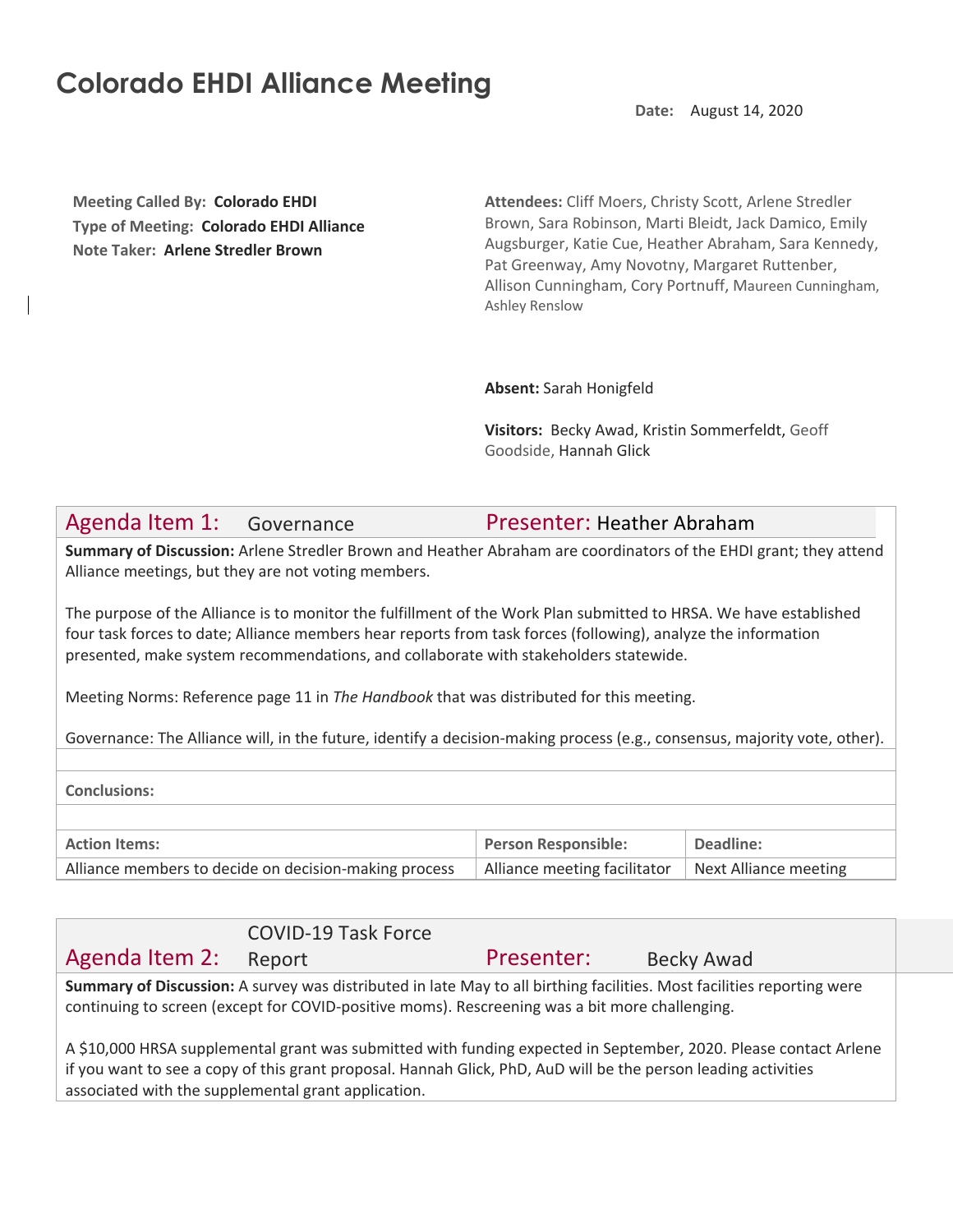| Margaret Ruttenber reported on stats from the EBC. Stats show that a similar number of children are being screened<br>and rescreened in calendar year 2020 as in 2019 for the same months. |                            |                         |  |
|--------------------------------------------------------------------------------------------------------------------------------------------------------------------------------------------|----------------------------|-------------------------|--|
|                                                                                                                                                                                            |                            |                         |  |
| <b>Conclusions:</b>                                                                                                                                                                        |                            |                         |  |
|                                                                                                                                                                                            |                            |                         |  |
| <b>Action Items:</b>                                                                                                                                                                       | <b>Person Responsible:</b> | Deadline:               |  |
| Await funding from HRSA                                                                                                                                                                    | Arlene/Hannah Glick        | As soon as HRSA funding |  |

|                                                                                                                   |                                  | Presenters:       |  |
|-------------------------------------------------------------------------------------------------------------------|----------------------------------|-------------------|--|
|                                                                                                                   |                                  | Emily Augsburger; |  |
|                                                                                                                   | Agenda Item 3: Parent Task Force | Geoff Goodside    |  |
| . A secondo de Entre de tras militaria de la contrata de Araba de la contrata de la contrata de la contrata de la |                                  |                   |  |

**Summary of Discussion:** The task force had their first meeting and has since reviewed a survey that was just distributed about the DHH Adult-to-Family Support Services program that will be developed with funding from our EHDI grant.

Sara Kennedy will share the Spanish version of the survey that is going to parents to inquire about the development of DHH adult-to-family support services.

**Conclusions:** The survey is being distributed to families by many organizations in the state.

| <b>Action Items:</b>  | <b>Person Responsible:</b> | Deadline:                                                       |
|-----------------------|----------------------------|-----------------------------------------------------------------|
| Review survey results | Heather Abraham            | Survey results will be<br>collected until the end of<br>August. |

| Agenda Item 4:                                                                                                                                                                                                                                                                                                                                                                                                                                                     | Presenter: |  |
|--------------------------------------------------------------------------------------------------------------------------------------------------------------------------------------------------------------------------------------------------------------------------------------------------------------------------------------------------------------------------------------------------------------------------------------------------------------------|------------|--|
| <b>DHH Adult Task</b>                                                                                                                                                                                                                                                                                                                                                                                                                                              | Heather    |  |
| Force                                                                                                                                                                                                                                                                                                                                                                                                                                                              | Abraham    |  |
| Summary of Discussion: There are about 20 members on this task force. Sara Robinson and Sarah Honigfeld are the<br>two representatives to the Alliance. They will be offering input on many issues related to the development of the DHH<br>adult-to-family support services. During the first six months of this grant year, EHDI staff are reviewing the literature<br>on DHH adult involvement, contacting existing programs, and reviewing existing curricula. |            |  |
| <b>Conclusions:</b>                                                                                                                                                                                                                                                                                                                                                                                                                                                |            |  |

arrives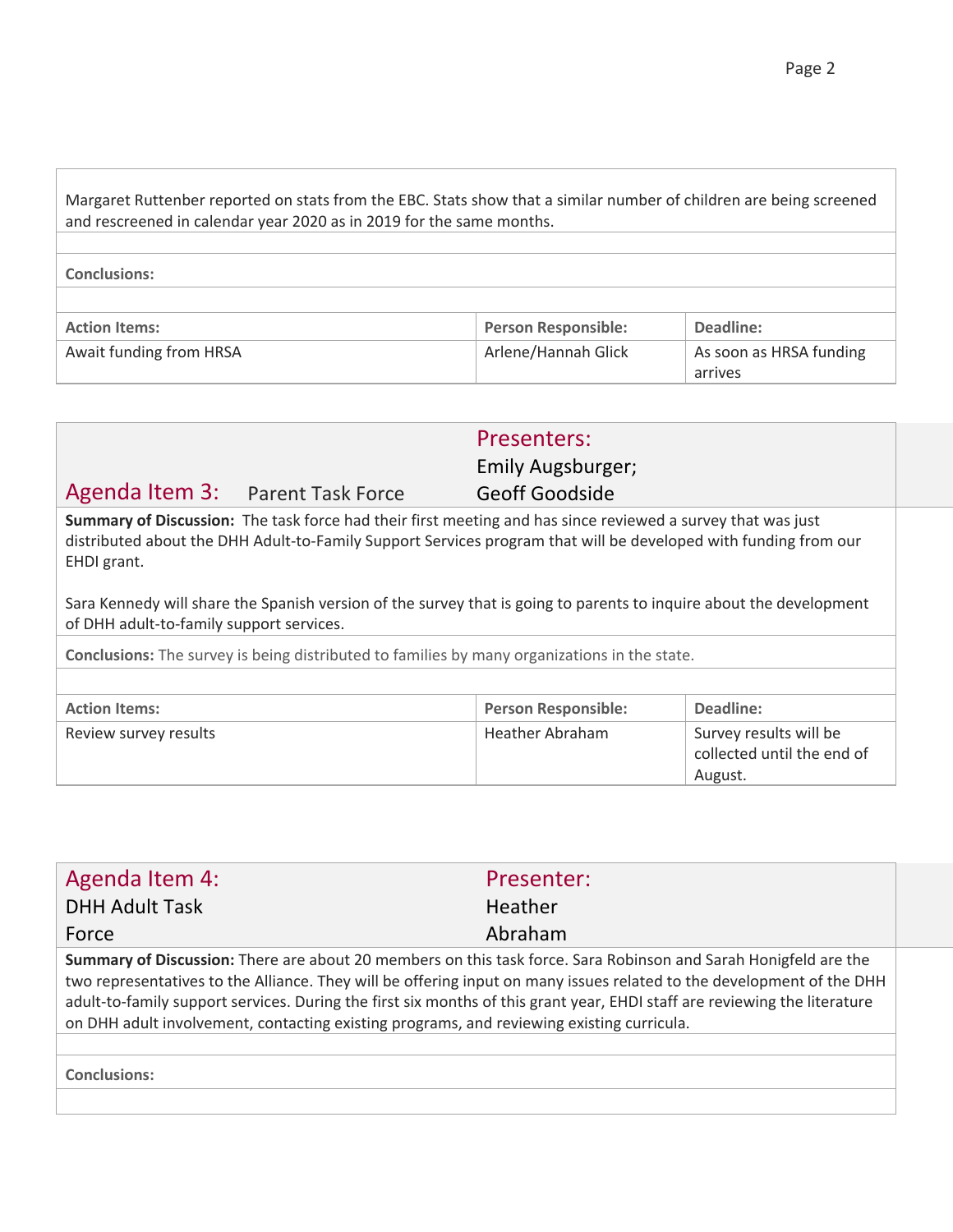| <b>Action Items:</b>                                                                 | <b>Person Responsible:</b>                                                     | Deadline:          |
|--------------------------------------------------------------------------------------|--------------------------------------------------------------------------------|--------------------|
| Pursue data collection (literature review, existing<br>programs, existing curricula) | Heather Abraham (in<br>collaboration with Ashley<br>Renslow and Katahy Sevier) | September 30, 2020 |

|                      |                                     | Presenter:                 |  |
|----------------------|-------------------------------------|----------------------------|--|
|                      |                                     | Kristin                    |  |
|                      | Agenda Item 5: Screening Task Force | Sommerfeldt                |  |
| $\sim$ $\sim$ $\sim$ | — c c                               | $\cdots$ $\cdots$ $\cdots$ |  |

**Summary of Discussion:** The first meeting of the Screening Task Force was August 13, 2020. There are several action items as a result of this meeting including: (a) once the Health Information Data System is operational, there will be opportunities to coordinate among CDPHE, CIHAC, and EHDI; (b) how to utilize the medical home as a "fail safe" for all children who refer on a screen/rescreen; (c) reach for equitable care for children in rural areas (Lisa Cannon, lead of Colorado's educational audiologists, will be contacted); (d) EHDI PALS, the pediatric diagnostic audiology database, housed at NCHAM, is being updated; (e) pursue ways to fulfill the role played by Audiology Regional Coordinators up until April 2020; and (f) Arlene will join the cCMV group already meeting in Colorado.

**Conclusions:** Each topic here will be reviewed with Screening Task Force members in order to identify activities.

| <b>Action Items:</b>                                  | <b>Person Responsible:</b> | Deadline: |
|-------------------------------------------------------|----------------------------|-----------|
| Another meeting will be scheduled ASAP to review      | Arlene Stredler Brown      | ASAP      |
| additional items not yet discussed (or reported here) |                            |           |

|                                                                                                                                                                                                                                                                                                                                                                                                                                                                                                                                                                                                                 | Presenter:                 |           |  |
|-----------------------------------------------------------------------------------------------------------------------------------------------------------------------------------------------------------------------------------------------------------------------------------------------------------------------------------------------------------------------------------------------------------------------------------------------------------------------------------------------------------------------------------------------------------------------------------------------------------------|----------------------------|-----------|--|
|                                                                                                                                                                                                                                                                                                                                                                                                                                                                                                                                                                                                                 | Heather                    |           |  |
| Agenda Item 6: Subgrant Applications                                                                                                                                                                                                                                                                                                                                                                                                                                                                                                                                                                            | Abraham                    |           |  |
| Summary of Discussion: Our EHDI grant allocates funds for subgrants in three areas: (a) \$7000 for family-to-family<br>support, \$7000 for professional development, \$2000 for resources for Spanish-speaking families. It is the<br>responsibility of The Alliance to review the grant applications and to prioritize awards. We are seeking volunteers<br>among Alliance members who are willing to serve on a subcommittee to review these subgrant applications.<br>Applications are submitted one time each year. The application materials are in The Handbook (see pages 13-29).<br><b>Conclusions:</b> |                            |           |  |
| Subgrant applications are due by August 31, 2020. A review of these applications will take place in September.<br>Funded programs can start work on October 1, 2020.                                                                                                                                                                                                                                                                                                                                                                                                                                            |                            |           |  |
| <b>Action Items:</b>                                                                                                                                                                                                                                                                                                                                                                                                                                                                                                                                                                                            | <b>Person Responsible:</b> | Deadline: |  |
| Email Heather Abraham (habraham@coehdi.org) if you<br>want to serve on this subcommittee.                                                                                                                                                                                                                                                                                                                                                                                                                                                                                                                       | <b>Heather Abraham</b>     | ASAP      |  |